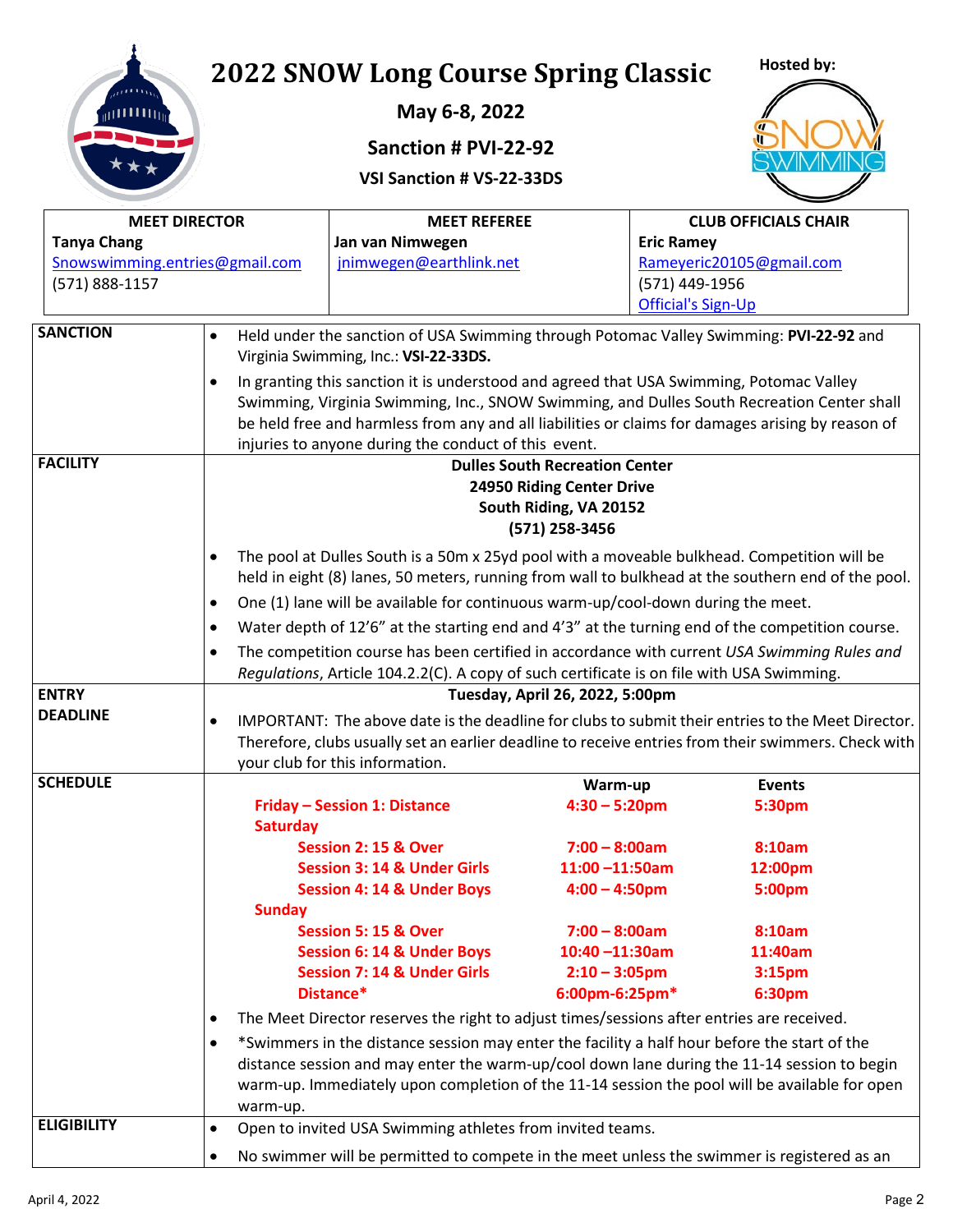|                                      | athlete member of USA Swimming as provided in USA Swimming Rules & Regulations Article 302.                                                                                                                                                                                                                                                                                                                                                                                                                                                                                                                                                                                                                                                                                                                  |  |
|--------------------------------------|--------------------------------------------------------------------------------------------------------------------------------------------------------------------------------------------------------------------------------------------------------------------------------------------------------------------------------------------------------------------------------------------------------------------------------------------------------------------------------------------------------------------------------------------------------------------------------------------------------------------------------------------------------------------------------------------------------------------------------------------------------------------------------------------------------------|--|
|                                      | All athletes shall compete at the age attained on the first day of the meet.<br>$\bullet$                                                                                                                                                                                                                                                                                                                                                                                                                                                                                                                                                                                                                                                                                                                    |  |
| <b>DISABILITY</b><br><b>SWIMMERS</b> | PVS and host clubs along with their meet directors are committed to the Inclusion Policy as<br>$\bullet$<br>adopted by the PVS BOD. Athletes with a disability are welcomed and are asked to provide<br>advance notice of desired accommodations to the Meet Director. The athlete (or athlete's coach)<br>is also responsible for notifying the session referee of any disability prior to competition.                                                                                                                                                                                                                                                                                                                                                                                                     |  |
| <b>TIMING SYSTEM</b>                 | Automatic timing (touchpads primary) will be used.<br>$\bullet$                                                                                                                                                                                                                                                                                                                                                                                                                                                                                                                                                                                                                                                                                                                                              |  |
| COVID-19<br><b>CONSIDERATIONS</b>    | An inherent risk of exposure to COVID-19 exists in any public place where people are present.<br>$\bullet$<br>COVID-19 is a contagious disease that can lead to severe illness and death. According to the<br>Centers for Disease Control and Prevention, senior citizens and individuals with underlying<br>medical conditions are especially vulnerable.                                                                                                                                                                                                                                                                                                                                                                                                                                                   |  |
|                                      | USA Swimming, Inc., cannot prevent you (or your child(ren)) from becoming exposed to,<br>$\bullet$<br>contracting, or spreading COVID-19 while participating in USA Swimming sanctioned events. It is<br>not possible to prevent against the presence of the disease. Therefore, if you choose to<br>participate in a USA Swimming sanctioned event, you may be exposing yourself to and/or<br>increasing your risk of contracting or spreading COVID-19.                                                                                                                                                                                                                                                                                                                                                    |  |
|                                      | BY ATTENDING OR PARTICIPATING IN THIS COMPETITION, YOU VOLUNTARILY ASSUME ALL RISKS<br>$\bullet$<br>ASSOCIATED WITH EXPOSURE TO COVID-19 AND FOREVER RELEASE AND HOLD HARMLESS USA<br>SWIMMING, POTOMAC VALLEY SWIMMING, VIRGINIA SWIMMING, INC., SNOW SWIMMING,<br>AND THE DULLES SOUTH RECREATION CENTER, AND EACH OF THEIR OFFICERS, DIRECTORS,<br>AGENTS, EMPLOYEES OR OTHER REPRESENTATIVES FROM ANY LIABILITY OR CLAIMS INCLUDING<br>FOR PERSONAL INJURIES, DEATH, DISEASE OR PROPERTY LOSSES, OR ANY OTHER LOSS,<br>INCLUDING BUT NOT LIMITED TO CLAIMS OF NEGLIGENCE AND GIVE UP ANY CLAIMS YOU MAY<br>HAVE TO SEEK DAMAGES, WHETHER KNOWN OR UNKNOWN, FORESEEN OR UNFORESEEN, IN<br>CONNECTION WITH EXPOSURE, INFECTION, AND/OR SPREAD OF COVID-19 RELATED TO<br>PARTICIPATION IN THIS COMPETITION. |  |
|                                      | We have taken enhanced health and safety measures for all attending this meet; however, we<br>$\bullet$<br>cannot guarantee that you will not become infected with COVID-19. All attending this meet<br>must follow all posted instructions while in attendance. An inherent risk of exposure to COVID-19<br>exists in any public place where people are present. By attending this meet, you acknowledge<br>the contagious nature of COVID-19 and voluntarily assume all risks related to exposure to COVID-<br>19.                                                                                                                                                                                                                                                                                         |  |
|                                      | By choosing to attend this meet you agree to comply with all health and safety mandates and<br>$\bullet$<br>guidelines of USA Swimming, Potomac Valley Swimming, Virginia Swimming, Inc., the<br>Commonwealth of Virginia, and Loudoun County.                                                                                                                                                                                                                                                                                                                                                                                                                                                                                                                                                               |  |
| COVID-19                             | No one with symptoms of COVID-19 is permitted in the facility.<br>$\bullet$                                                                                                                                                                                                                                                                                                                                                                                                                                                                                                                                                                                                                                                                                                                                  |  |
| <b>PROTOCOLS</b>                     | Swimmers will not be permitted into the building prior to their arrival time.<br>$\bullet$                                                                                                                                                                                                                                                                                                                                                                                                                                                                                                                                                                                                                                                                                                                   |  |
|                                      | Athletes should arrive and depart in their suits if possible.<br>$\bullet$                                                                                                                                                                                                                                                                                                                                                                                                                                                                                                                                                                                                                                                                                                                                   |  |
|                                      | Coaches, officials, and volunteers will use the family locker rooms for restroom purposes.<br>$\bullet$                                                                                                                                                                                                                                                                                                                                                                                                                                                                                                                                                                                                                                                                                                      |  |
|                                      | Athletes must shower prior to arrival at the pool.<br>$\bullet$                                                                                                                                                                                                                                                                                                                                                                                                                                                                                                                                                                                                                                                                                                                                              |  |
|                                      | All attendees will enter the facility from the main entrance. All attendees will proceed past the<br>$\bullet$<br>front desk, around the fitness area, turn left down the hallway to the aquatics area, and left at<br>the end of the hallway to the pool.<br>All attendees (athletes, coaches, volunteers, officials, etc.) are encouraged to wear masks while<br>$\bullet$                                                                                                                                                                                                                                                                                                                                                                                                                                 |  |
|                                      | in the facility, with the exception of athletes when warming up, cooling down, and competing.                                                                                                                                                                                                                                                                                                                                                                                                                                                                                                                                                                                                                                                                                                                |  |
|                                      | Only swimmers, coaches, meet volunteers, and officials will be permitted on the pool deck.<br>$\bullet$                                                                                                                                                                                                                                                                                                                                                                                                                                                                                                                                                                                                                                                                                                      |  |
|                                      | Any attendee (swimmer, coach, official, volunteer) not following the meet protocols will be<br>$\bullet$<br>subject to immediate removal from the meet.                                                                                                                                                                                                                                                                                                                                                                                                                                                                                                                                                                                                                                                      |  |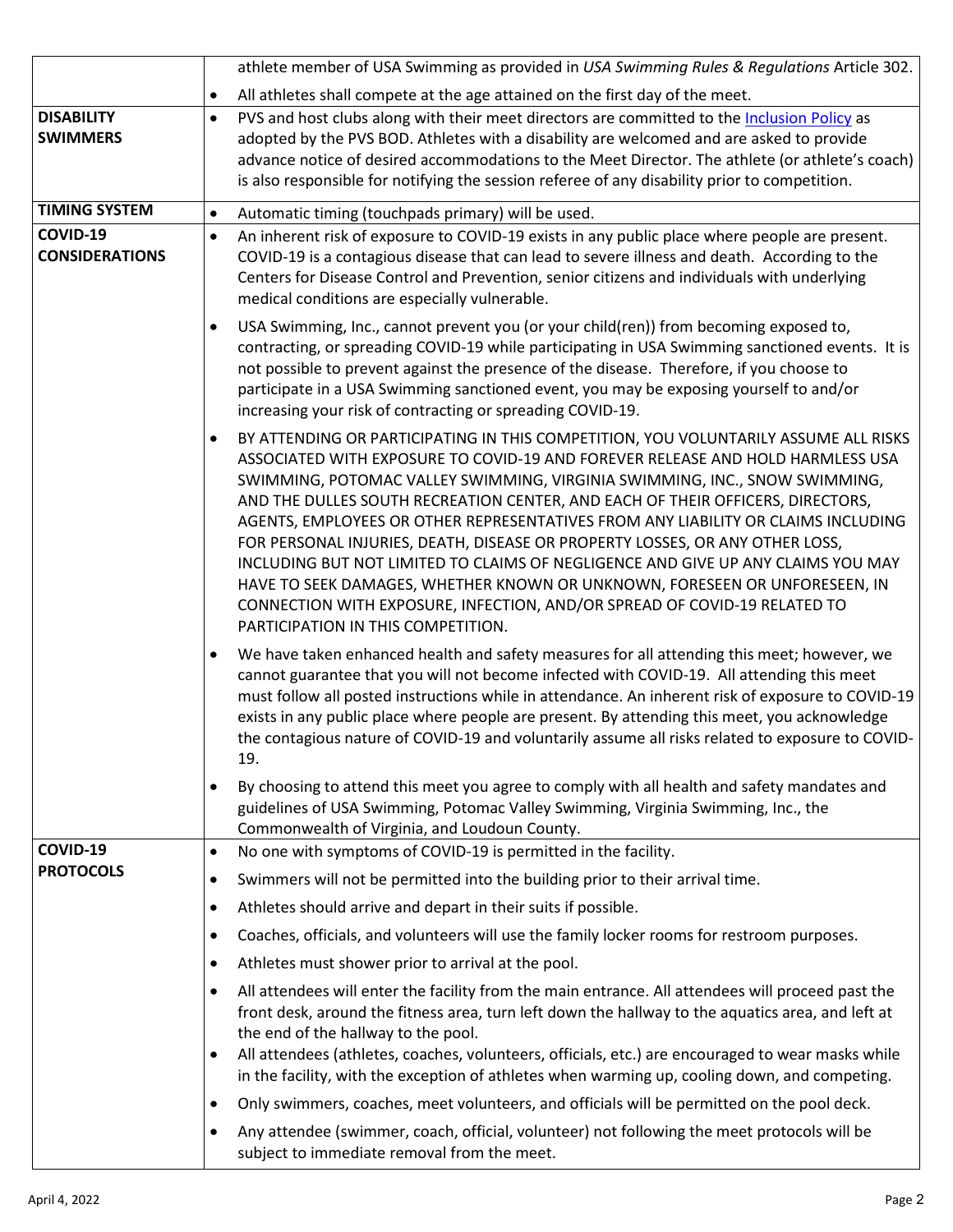|                    | Hospitality will be offered for coaches and officials.<br>$\bullet$                                                                                                                                                                                                                                                                                                                                                                                                      |
|--------------------|--------------------------------------------------------------------------------------------------------------------------------------------------------------------------------------------------------------------------------------------------------------------------------------------------------------------------------------------------------------------------------------------------------------------------------------------------------------------------|
|                    | Restroom and locker room use should be minimized and only be used for emergencies.<br>$\bullet$                                                                                                                                                                                                                                                                                                                                                                          |
|                    | To the extent possible, timers and counters for the 800 and 1500 Freestyle event should be<br>$\bullet$<br>provided by swimmers already entered in the meet session. Parent timers may enter the facility<br>fifteen (15) minutes prior to the start of the 800 and 1500 Freestyle.                                                                                                                                                                                      |
|                    | No spectators will be permitted. Competition will be live streamed on the SNOW Facebook Page.<br>$\bullet$<br>We request that all attendees notify the meet director as quickly as possible should they test<br>$\bullet$<br>positive for COVID-19, show symptoms or have been in contact with anyone exposed or tested<br>positive for COVID-19 after attending the meet.                                                                                               |
| <b>RULES</b>       | Current USA Swimming rules shall govern this meet.<br>$\bullet$                                                                                                                                                                                                                                                                                                                                                                                                          |
|                    | All applicable adults participating in or associated with this meet acknowledge that they are<br>$\bullet$<br>subject to the provisions of the USA Swimming Minor Athlete Abuse Prevention Policy<br>("MAAPP"), and that they understand that compliance with the MAAPP policy is a condition of<br>participation in the conduct of this competition.                                                                                                                    |
|                    | No on-deck USA Swimming registration is permitted.<br>$\bullet$                                                                                                                                                                                                                                                                                                                                                                                                          |
|                    | In compliance with USA Swimming Rules and Regulations, the use of audio or visual recording<br>$\bullet$<br>devices, including a cell phone, is not permitted in the changing areas, restrooms, or locker<br>rooms. Per PVS policy, the use of equipment capable of taking pictures (e.g., cell phones,<br>cameras, etc.) is banned from behind the starting blocks during the entire meet, including warm-<br>up, competition, and cool-down periods.                   |
|                    | Deck changes are prohibited.<br>٠                                                                                                                                                                                                                                                                                                                                                                                                                                        |
|                    | Any swimmer entered in the meet must be certified by a USA Swimming member coach as being<br>proficient in performing a racing start or must start each race from within the water. When<br>unaccompanied by a member-coach, it is the responsibility of the swimmer or the swimmer's<br>legal guardian to ensure compliance with this requirement.                                                                                                                      |
|                    | Operation of a drone or any other flying devices is prohibited over the venue (pools,<br>$\bullet$<br>athlete/coach areas, spectator areas and open ceiling locker rooms) any time athletes, coaches,<br>officials and/or spectators are present.                                                                                                                                                                                                                        |
|                    | Dive-over starts will be used.<br>$\bullet$                                                                                                                                                                                                                                                                                                                                                                                                                              |
|                    | The Meet Director and the PVS Technical Committee reserve the right to limit events, heats,<br>swimmers or adjust the format to conform with the 4-hour provision for sessions that include 12<br>& U events per Rule 205.3.1F.                                                                                                                                                                                                                                          |
| <b>EVENT RULES</b> | Swimmers may enter a maximum of seven (7) individual events. Swimmers may enter no more<br>$\bullet$<br>than one (1) event on Friday and no more than three (3) events on Saturday and Sunday.                                                                                                                                                                                                                                                                           |
|                    | All events are timed finals.<br>$\bullet$                                                                                                                                                                                                                                                                                                                                                                                                                                |
|                    | Entries in the 400/800/1500 Freestyle and 400 IM may be limited due to time constraints. If<br>$\bullet$<br>necessary, this will be done based on the verifiable proof of time. To the extent possible, any<br>swimmer removed from an event due to time constraints will be provided the opportunity to<br>enter another event, so long as it does not create a new heat and does not violate any applicable<br>entry limits or facility-related capacity restrictions. |
|                    | All swimmers must provide their own timers for the distance session on Friday (800M Freestyle,<br>$\bullet$<br>400 IM, 200 IM) and for 1500 M Freestyle. All swimmers must provide their own counters (if<br>desired) for the 800M and 1500M freestyle events.                                                                                                                                                                                                           |
|                    | Entries must be submitted as LCM times. Time conversions are permitted. Entries with no time<br>$\bullet$<br>(NT) will be accepted.                                                                                                                                                                                                                                                                                                                                      |
|                    | No late or deck entries will be accepted.<br>$\bullet$                                                                                                                                                                                                                                                                                                                                                                                                                   |
|                    | 12 & Under athletes may only participate in one (1) session per day.                                                                                                                                                                                                                                                                                                                                                                                                     |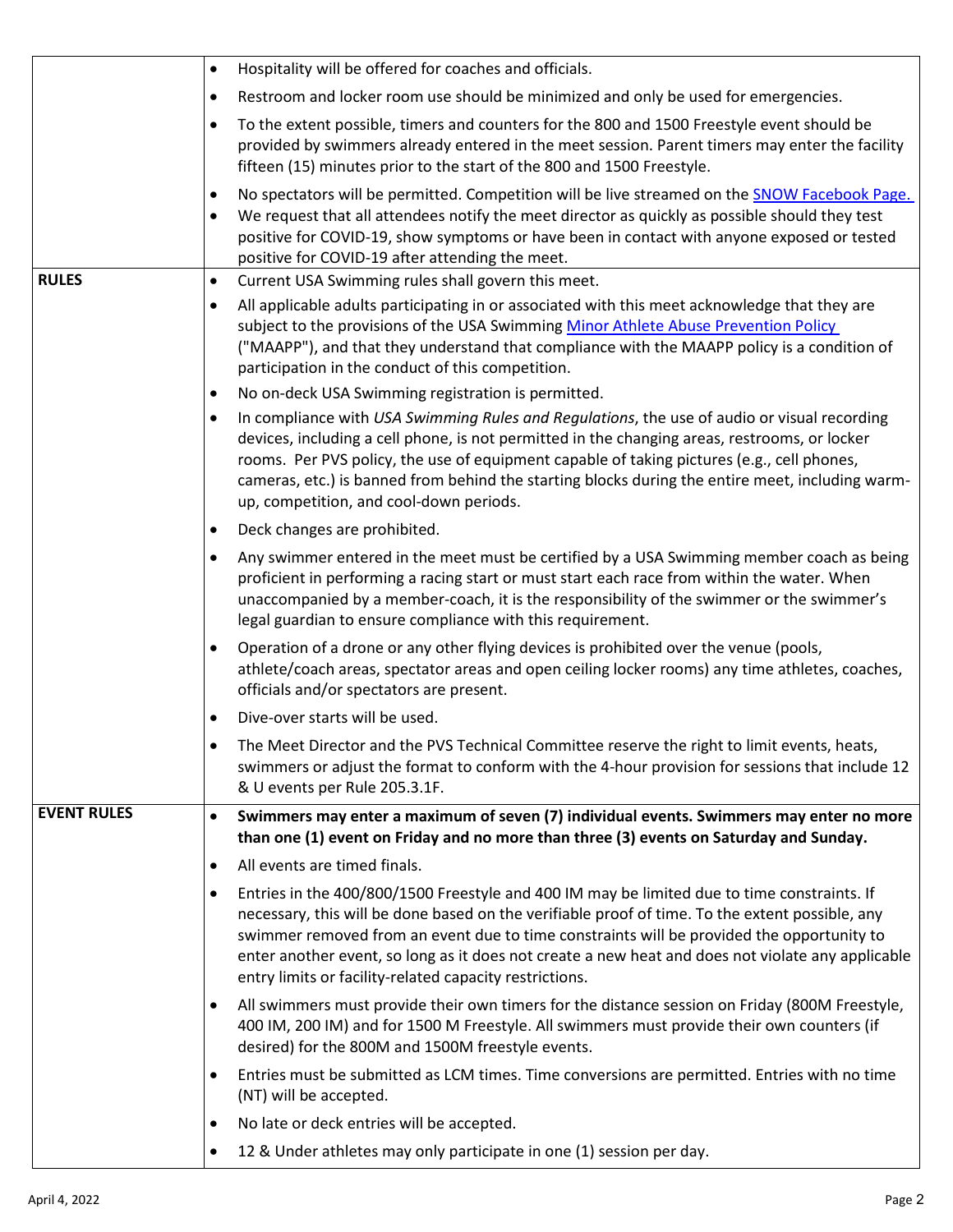| <b>POSITIVE CHECK-IN</b>                                                                               | All events in the Friday Distance session and the 1500 M Freestyle are positive check-in events.<br>$\bullet$<br>Swimmers who do not check-in by the deadline will not be seeded into those events.                          |
|--------------------------------------------------------------------------------------------------------|------------------------------------------------------------------------------------------------------------------------------------------------------------------------------------------------------------------------------|
| Swimmers must complete the 2022 SNOW Long Course Spring Classic Positive Check-in form to<br>$\bullet$ |                                                                                                                                                                                                                              |
|                                                                                                        | check-in for those events.                                                                                                                                                                                                   |
|                                                                                                        | The check-in deadline for the Friday Distance events is Thursday, May 5, 2022, 6:00pm.<br>$\circ$                                                                                                                            |
|                                                                                                        | The check-in deadline for the 1500 M Freestyle is Saturday, May 7, 2022, 6:00pm.<br>$\circ$                                                                                                                                  |
|                                                                                                        | All other events will be pre-seeded.<br>$\bullet$                                                                                                                                                                            |
| <b>WARM-UP</b>                                                                                         | The prescribed PVS warm-up procedures and safety policies will be followed.<br>$\bullet$                                                                                                                                     |
|                                                                                                        | The Meet Director will determine the structure of warm-up, including times/lane assignments.<br>$\bullet$                                                                                                                    |
|                                                                                                        | One (1) lane will be available during the meet for continuous warm-up/cool-down.<br>$\bullet$                                                                                                                                |
| <b>SUPERVISION</b>                                                                                     | Coaches are responsible for the conduct of their swimmers and cleaning up for their team areas.<br>$\bullet$                                                                                                                 |
|                                                                                                        | No personal chairs will be allowed on deck.<br>$\bullet$                                                                                                                                                                     |
| <b>SEEDING</b>                                                                                         | All events will be swum slow-to-fast EXCEPT for the 1500 M Freestyle, which will be swum fast-<br>$\bullet$<br>to-slow.                                                                                                      |
| <b>SCORING</b>                                                                                         | The meet will not be scored.<br>$\bullet$                                                                                                                                                                                    |
| <b>AWARDS</b>                                                                                          | There will be no individual or team awards.<br>$\bullet$                                                                                                                                                                     |
| <b>PROGRAMS</b>                                                                                        | Meet programs and results will be available on Meet Mobile and posted to the SNOW Website.<br>$\bullet$                                                                                                                      |
| <b>CREDENTIALS</b>                                                                                     | Only athletes, USA Swimming certified coaches, deck officials and volunteers will be permitted<br>$\bullet$<br>on deck. Coaches and Officials should have proof of active USA Swimming membership with<br>them at all times. |
| <b>OFFICIALS</b>                                                                                       | Each participating club is requested to provide at least one table worker or official (Referee,<br>$\bullet$<br>Starter, Chief Judge or Stroke & Turn Judge) per session if entering 25 or more splashes.                    |
|                                                                                                        | Officials will be identified in advance and coordinated by the Club Officials Chair, Eric Ramey<br>$\bullet$<br>(rameyeric20105@gmail.com). Officials wishing to volunteer should complete the Official's Sign-<br>$Up$ .    |
|                                                                                                        | Officials who have volunteered for this meet should check in at the recording table prior to the<br>$\bullet$<br>start of warm-ups.                                                                                          |
|                                                                                                        | A comprehensive official's briefing will precede each session during warm-ups.<br>$\bullet$                                                                                                                                  |
| <b>TIMERS</b>                                                                                          | Two timers per lane.<br>$\bullet$                                                                                                                                                                                            |
|                                                                                                        | Timers and volunteers will be required to sign up prior to the meet and will be required to<br>$\bullet$<br>adhere to all COVID-19 mitigation processes as well as MAAPP policies.                                           |
|                                                                                                        | Each club will be required to provide timers and volunteers in proportion to the number of<br>$\bullet$<br>entries.                                                                                                          |
|                                                                                                        | The Meet Director will assign timer requirements to each club after entries have been received.<br>$\bullet$                                                                                                                 |
|                                                                                                        | The Meet Director will notify clubs of their timer and volunteer requirements by email.<br>$\bullet$                                                                                                                         |
|                                                                                                        | Lane assignments will be made in advance.<br>$\bullet$                                                                                                                                                                       |
|                                                                                                        | A timers' meeting will be held during warm-ups prior to each session.<br>$\bullet$                                                                                                                                           |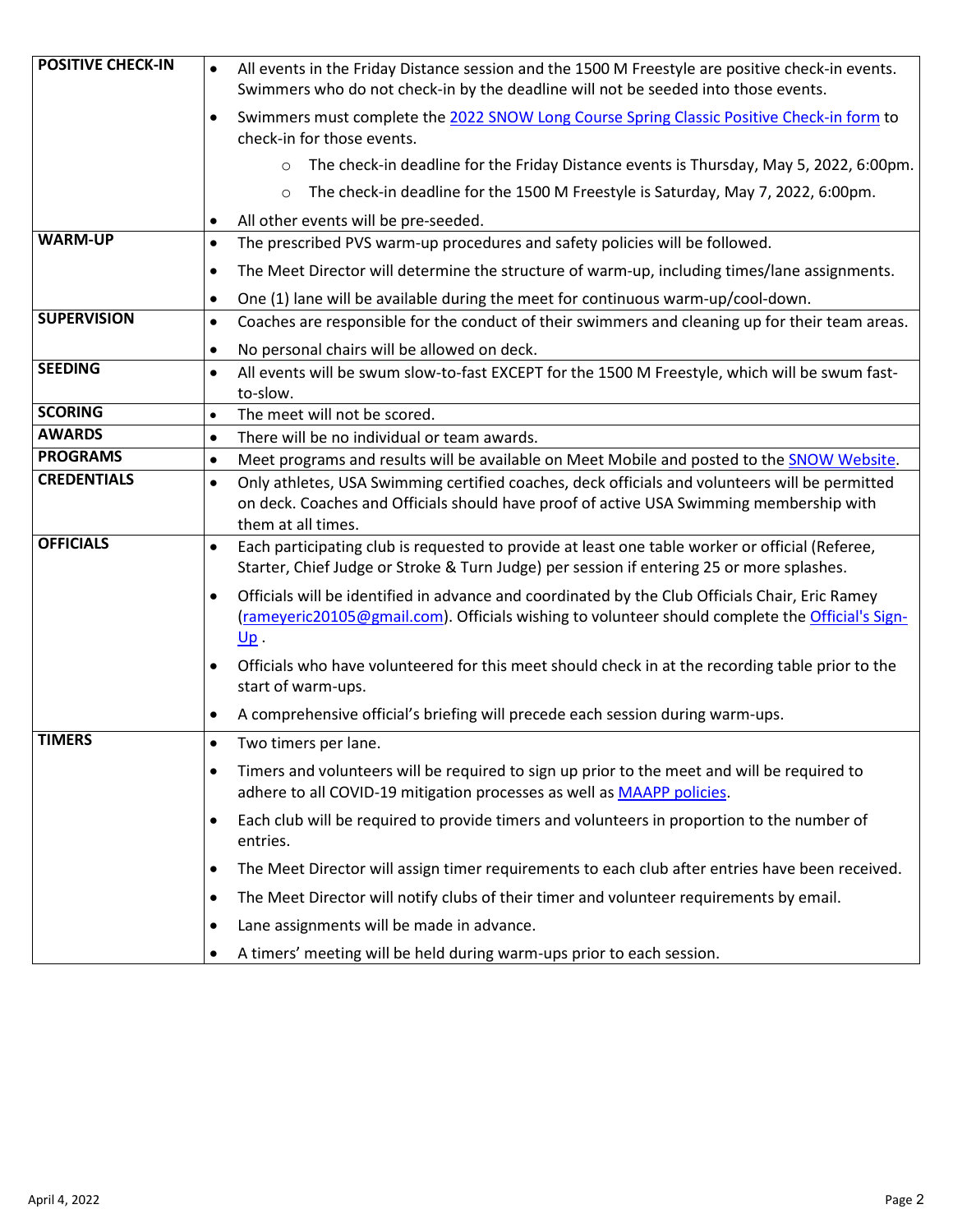| <b>ENTRY PROCEDURES</b><br>Entries should be submitted by email to the Meet Director, snowswimming.entries@gmail.com<br>$\bullet$                                                                                                              |                                                                                                                                                                                                                                                                                                                         |  |  |
|------------------------------------------------------------------------------------------------------------------------------------------------------------------------------------------------------------------------------------------------|-------------------------------------------------------------------------------------------------------------------------------------------------------------------------------------------------------------------------------------------------------------------------------------------------------------------------|--|--|
| Include in the subject of the email, "2022 SNOW LC SPRING CLASSIC - ****" with the club's<br>$\bullet$<br>initials in place of the asterisks. If your club submits multiple entry files, include training site in<br>the subject of the email. |                                                                                                                                                                                                                                                                                                                         |  |  |
|                                                                                                                                                                                                                                                | Include in entry email: entry file, report of entries by name, report of entries by event.<br>٠                                                                                                                                                                                                                         |  |  |
|                                                                                                                                                                                                                                                | In the body of your email, provide entry numbers (girls, boys, totals), contact information (email,<br>$\bullet$<br>phone, officials contact).                                                                                                                                                                          |  |  |
|                                                                                                                                                                                                                                                | Entries directly from individual team members will not be accepted.<br>$\bullet$                                                                                                                                                                                                                                        |  |  |
|                                                                                                                                                                                                                                                | Entries by phone or fax will not be accepted.<br>$\bullet$                                                                                                                                                                                                                                                              |  |  |
|                                                                                                                                                                                                                                                | The Meet Director will acknowledge receipt by return email within 24 hours. If<br>$\bullet$<br>acknowledgement is not received in a timely manner, please contact the Meet Director.                                                                                                                                    |  |  |
|                                                                                                                                                                                                                                                | Any club that enters an unregistered or improperly registered athlete, falsifies an entry in any<br>$\bullet$<br>way, or permits an unregistered coach to represent them will be fined the sum of \$100 per<br>occurrence by PVS and no further entries will be accepted from that club until the said fine is<br>paid. |  |  |
|                                                                                                                                                                                                                                                |                                                                                                                                                                                                                                                                                                                         |  |  |
| <b>ENTRY FEES</b>                                                                                                                                                                                                                              | \$11.00<br>Facility surcharge:<br>\$10.00<br>Individual event fee:<br>Per Swimmer surcharge: \$2.50                                                                                                                                                                                                                     |  |  |
|                                                                                                                                                                                                                                                | Make checks payable to SNOW Swimming.<br>٠                                                                                                                                                                                                                                                                              |  |  |
|                                                                                                                                                                                                                                                | Checks may be mailed to:<br>٠<br><b>Teresa Meike</b>                                                                                                                                                                                                                                                                    |  |  |

 10755 Riverscape Run Great Falls, VA 22066

• Entry fees are due with meet entry. Unpaid fees will be reported to the PVS Administrative Office at the conclusion of the meet.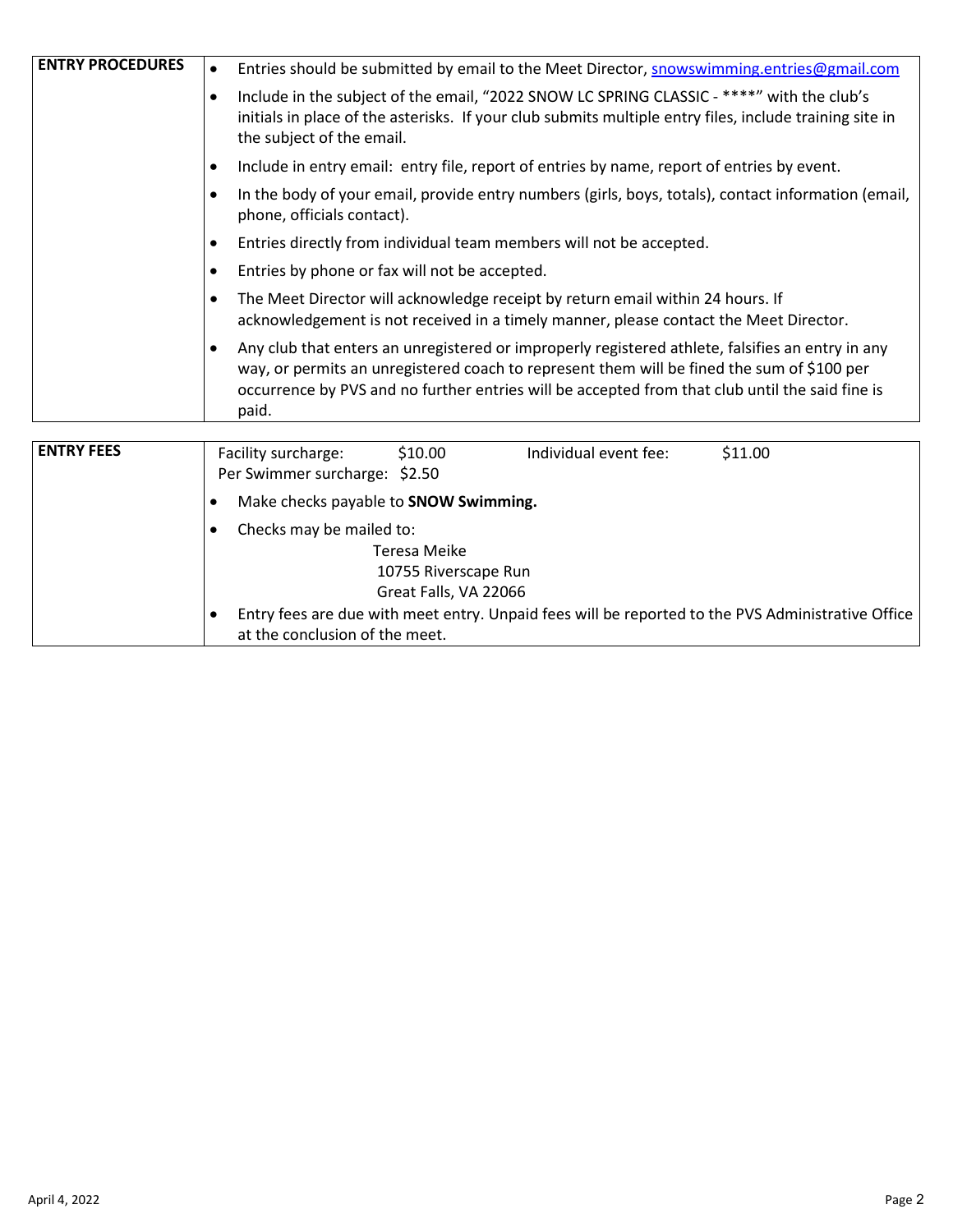## **2022 SNOW Long Course Spring Classic**

## **May 6-8, 2021**

#### **Friday, May 6, 2021**

#### **Session 1**

**Distance**

*Positive check-in deadline for all Friday events is Thursday, May 5, 2022, 6:00pm Swimmers in this distance session must provide their own timers and counters*

|               | Warm-up: 4:30pm               | Events: 5:30pm |
|---------------|-------------------------------|----------------|
|               |                               | <b>EVENT</b>   |
|               | Mixed 13 & Over 800 Freestyle |                |
| $\mathcal{L}$ | Mixed 13 & Over 400 IM        |                |
| ર             | Mixed 11-14 200 IM            |                |

#### **Saturday, May 7, 2022**

#### **Session 2 15 & Over**

*Warm-up: 7:00am Events: 8:10am* **Girls EVENT Boys**

|    | 100 Freestyle    |    |
|----|------------------|----|
|    | 200 Butterfly    |    |
|    | 100 Breaststroke |    |
| 10 | 200 Backstroke   |    |
| 1つ | 400 Freestyle    | 13 |

## **Session 3 14 & Under Girls**

#### *Warm-up: 11:00am Events: 12:00pm*

| <b>Girls</b> | <b>EVENT</b>                      |
|--------------|-----------------------------------|
| 22           | Girls 11-14 100 Free              |
| 14           | Girls 10 & Under 50 Backstroke    |
| 24           | Girls 11-14 200 Butterfly         |
| 16           | Girls 10 & Under 100 Breaststroke |
| 26           | Girls 11-14 100 Breaststroke      |
| 18           | Girls 10 & Under 100 Freestyle    |
| 28           | Girls 11-14 200 Backstroke        |
| 20           | Girls 10 & Under 50 Butterfly     |
| 30           | Girls 11-14 400 Freestyle         |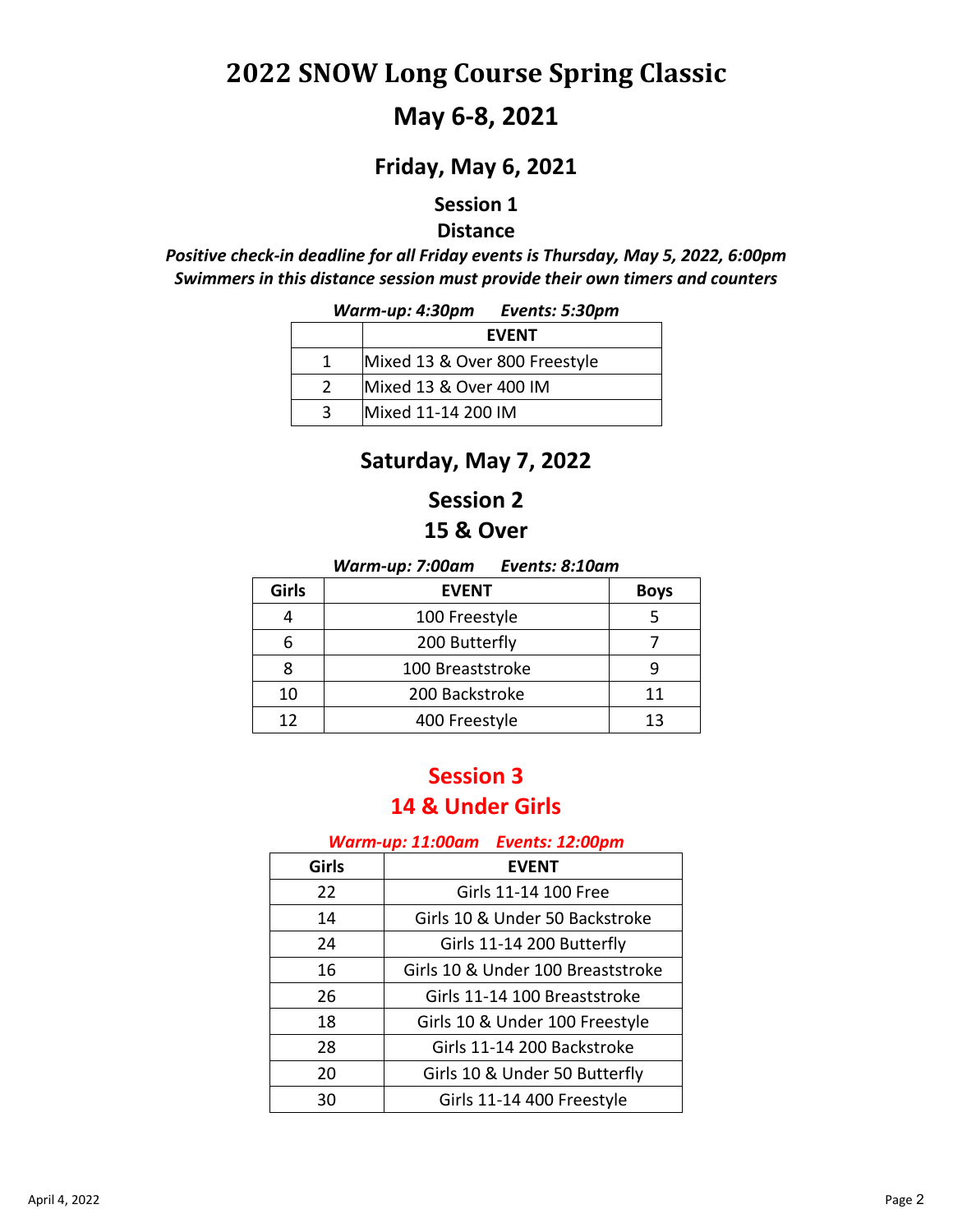## **Saturday, May 7, 2022 (cont.)**

## **Session 4 14 & Under Boys**

| Warm-up: 4:00pm<br>Events: 5:00pm |                                  |
|-----------------------------------|----------------------------------|
| <b>Boys</b>                       | <b>EVENT</b>                     |
| 23                                | Boys 11-14 100 Free              |
| 15                                | Boys 10 & Under 50 Backstroke    |
| 25                                | Boys 11-14 200 Butterfly         |
| 17                                | Boys 10 & Under 100 Breaststroke |
| 27                                | Boys 11-14 100 Breaststroke      |
| 19                                | Boys 10 & Under 100 Freestyle    |
| 29                                | Boys 11-14 200 Backstroke        |
| 21                                | Boys 10 & Under 50 Butterfly     |
| 31                                | Boys 11-14 400 Freestyle         |

## **Sunday, May 8, 2022**

#### **Session 5 15 & Over**

## *Warm-up: 7:00am Events: 8:10am*

|       | <u></u>          |             |
|-------|------------------|-------------|
| Girls | <b>EVENT</b>     | <b>Boys</b> |
| 32    | 200 IM           | 33          |
| 34    | 100 Butterfly    | 35          |
| 36    | 200 Breaststroke | 37          |
| 38    | 50 Freestyle     | 39          |
| 40    | 100 Backstroke   | 41          |
| 42    | 200 Freestyle    | 43          |